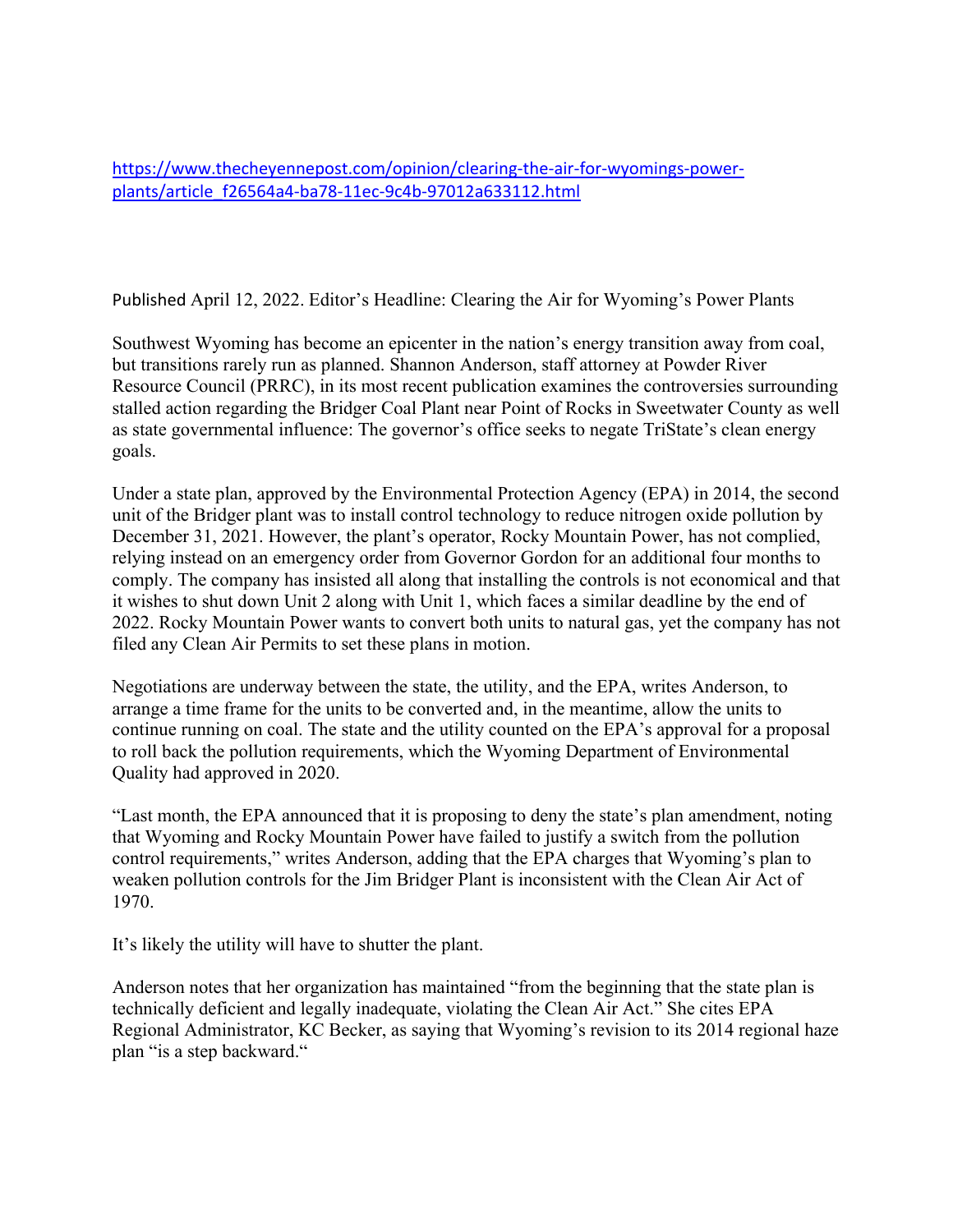In the same issue of *Powder River Breaks*, Anderson highlights the difficulties in the path of TriState Generation & Transmission, which serves customers in Wyoming, Colorado, and New Mexico. These customers are primarily rural electric cooperative customer-owners, as I am.

"In January, TriState released a landmark settlement regarding the company's 2020 Electric Resource Plan (ERP)," writes Anderson. The plan documents the utility's decision to convert from coal to renewables. TriState added two new wind projects in 2021 and will add six additional solar projects by 2024; it projects that 70% of the energy its members consume by 2030 will come from renewables.

PRRC reviewed correspondence through public records requests and discovered that Wyoming officials have been working behind the scenes to keep coal in the TriState system and that "the Governor and his staff have expressed concern to TriState over the company's clean energy goals."

One wonders if similar pressure was brought to bear on Rocky Mountain Power, contributing to the inaction that now puts the Jim Bridger Plant at risk.

Here is what's at stake as devastating storms are hitting parts of the Southern U.S. and Midwest and Antarctica experiences an unprecedented heat wave as IPCC climate-change warnings are at Code Red:

**Power plants emit more pollution than cars**: According to Environment America, in 2007 power plants emitted three times as much pollution as cars. They released about 2.56 billion tons of pollutants that contribute to global warming. Most of these were from coal plants built prior to 1980.

**Every year an uncontrolled coal plant releases harmful pollutants:** about 114 pounds of lead, traces of uranium, 720 tons of carbon monoxide, and 220 tons of hydrocarbons that trigger reactions that form ozone at low altitudes. A plant also releases 225 pounds of arsenic in a year, a carcinogenic compound that affects drinking water. All power plants discharge billions of gallons daily of discharge waters that contain chlorine and heavy metals.

A**bout 7,658 power plants exist in the U.S.; of these,** coal plants are a leading source of carbon dioxide emissions. In 2011 alone, they spewed 1.7 billion tons into the atmosphere, according to *Arcadia* statistics published 2017 in https://blog.arcadia.com/15-key-facts-statistics-power-plantpollution/

Older power plants contribute the most pollution—and many of Wyoming's power plants date to before 1980. The Jim Bridger plant is nearly 50 years old; the Laramie River station, the behemoth that dominates my area, is 42, having been commissioned in 1980.

The good news: